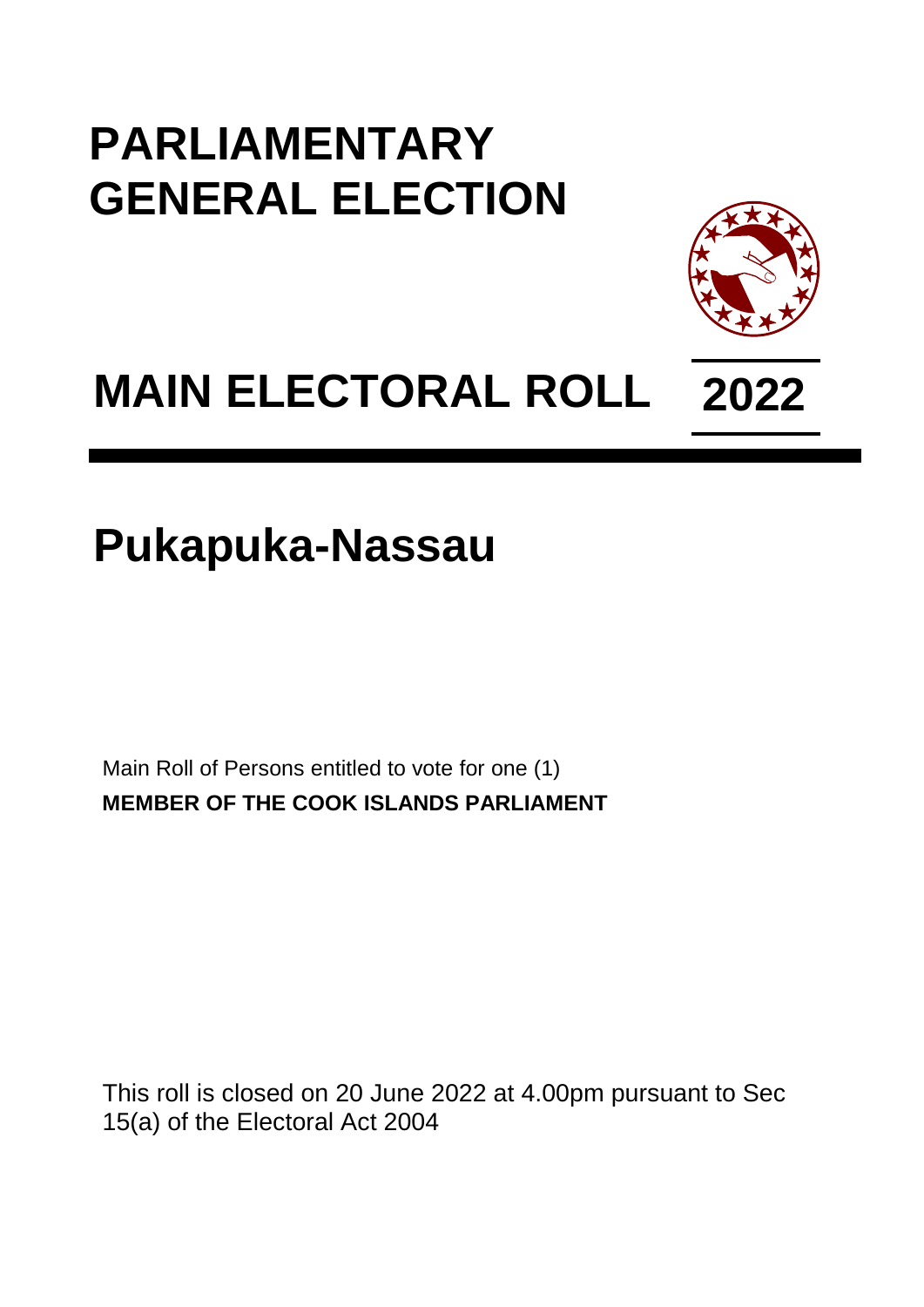

| Page<br>1<br>Line | Name in Full, Residence, Occupation            |
|-------------------|------------------------------------------------|
| $\mathbf{1}$      | AKAI Amy Luita, Roto, Dental Therapist         |
| 2                 | AKAROA Litawa, Ngake, Pensioner                |
| 3                 | AKIMA Maria, Ngake, Airport Worker             |
| 4                 | AMOSA Temanako, Ngake, Marine Officer          |
| 5                 | ANGAINO John, Yato, Builder                    |
| 6                 | ANGAINO Joseph, Yato, Public Servant           |
| 7                 | ANGOIKA Mawutu, Roto, Beautification Worker    |
| 8                 | ANGOIKA Yikitia, Roto (Nassau), Unemployed     |
| 9                 | ANKER Teaomua Moana, Ngake, Fisherman          |
| 10                | ARETIO Temako, Ngake (Nassau), Domestic Duties |
| 11                | ATAELA Mukomuko, Roto, Island Council          |
| 12                | ATAELA Tinotai, Ngake (Nassau), Beautification |
| 13                | ATAERA Rainga, Roto, Domestic Duties           |
| 14                | ATELA Angaino, Yato, Beautification Worker     |
| 15                | AVIRI Grace, Ngake, Airport Worker             |
| 16                | AWIA Apakura, Yato, Domestic Duties            |
| 17                | AYI Vakaua, Yato, Fisherman                    |
| 18                | AYOKA Komile, Ngake (Nassau), Domestic Duties  |
| 19                | DANIEL Loli, Yato, Fisherman                   |
| 20                | DANIEL Peria, Yato, Disability Officer         |
| 21                | DARIU Araitepo, Ngake, Airport Worker          |
| 22                | DARIU Hetoa Pero, Ngake, Airport Worker        |
| 23                | DARIU Kauwi, Ngake, Airport Worker             |
| 24                | DARIU Moari, Ngake, Airport Worker             |
|                   |                                                |

DARIU Pero Moko, Roto, Beautification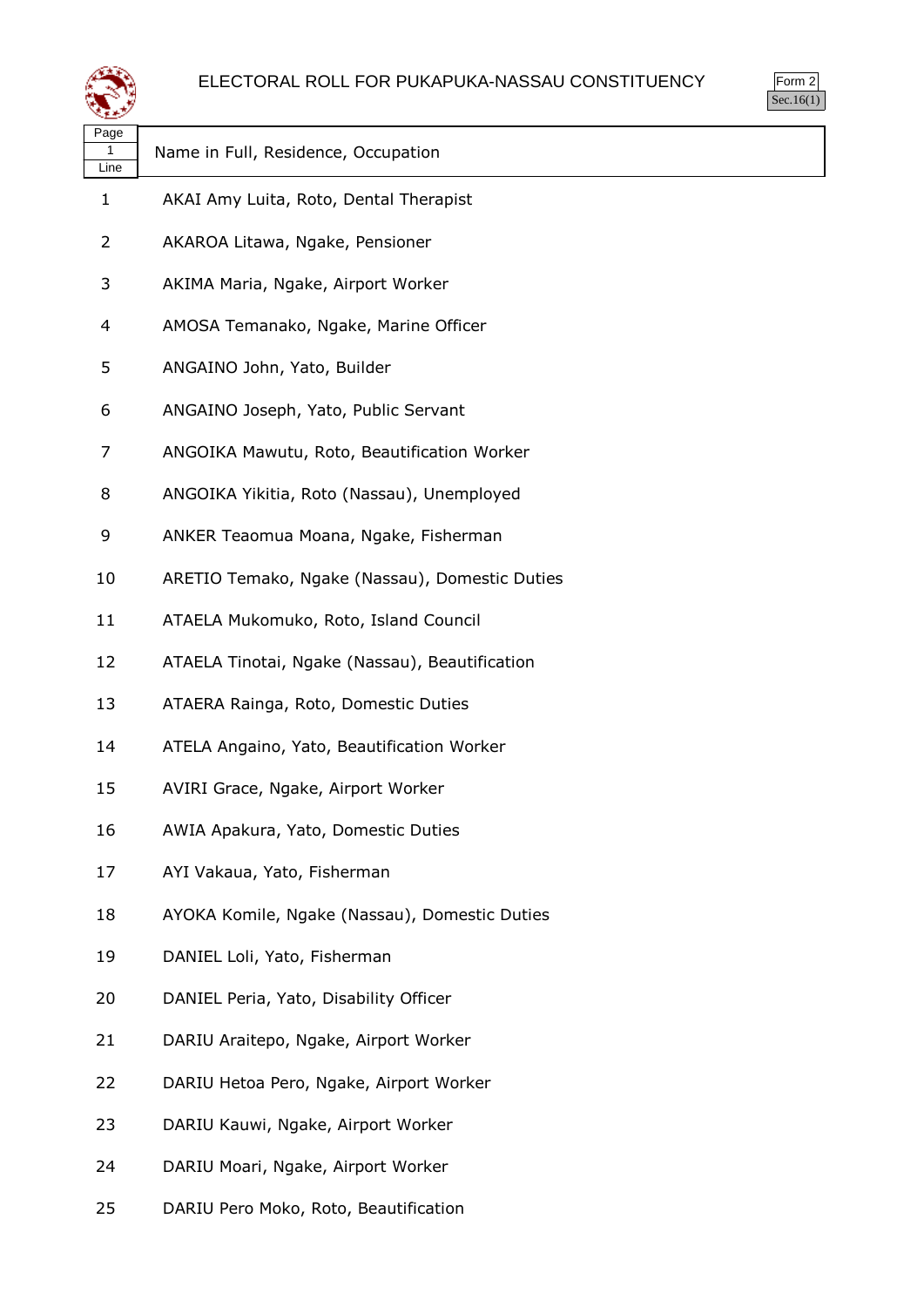

| لتستعيث                                 |                                                     | 0.00110( |
|-----------------------------------------|-----------------------------------------------------|----------|
| Page<br>$\overline{\mathbf{c}}$<br>Line | Name in Full, Residence, Occupation                 |          |
| $\mathbf{1}$                            | DARIU Tereni, Ngake, Teacher                        |          |
| 2                                       | ELISA Itako, Roto, Bank Officer-BCI                 |          |
| 3                                       | ELISA John Ula, Ngake, Telecom Technician           |          |
| 4                                       | ELIZA Pokeru, Ngake, Airport Worker                 |          |
| 5                                       | GEORGE Onotai, Ngake (Nassau), Unemployed           |          |
| 6                                       | HAGAI Kapena Paula, Roto, Beautification Worker     |          |
| 7                                       | HAGAI Tearaika John, Roto, Pensioner                |          |
| 8                                       | HAGAI Vengi, Roto, Fisherman                        |          |
| 9                                       | HENRY Tokorua, Ngake, Airport Worker                |          |
| 10                                      | IAKOBO Ruarau, Yato, Public Servant                 |          |
| 11                                      | IOTEVA Mamarangi, Roto, Domestic Duties             |          |
| 12                                      | JACK Lameka, Ngake (Nassau), Committee Member Ngake |          |
| 13                                      | JACK Polua, Roto (Nassau), Domestic Duties          |          |
| 14                                      | JACK Tewola, Ngake (Nassau), Technicians            |          |
| 15                                      | JIMMY Disborn, Roto, Beautification Worker          |          |
| 16                                      | JOHN Kulai, Roto, Beautification Officer            |          |
| 17                                      | KALOWIA Tuiva, Roto, Pensioner                      |          |
| 18                                      | KATOA Anna Maeva Jennifer, Roto, Principal          |          |
| 19                                      | KATOA Willie Pareura, Roto, Builder                 |          |
| 20                                      | KETERA Taratini, Roto, Beautification Worker        |          |
| 21                                      | KIIKII Temoana, Roto, Groundsman                    |          |
| 22                                      | KIIKII Upokoina, Roto, Beautification               |          |
| 23                                      | KIIKII Wanuna, Roto, Beautification                 |          |
| 24                                      | KIRITI Materona, Ngake, Airport Worker              |          |

KIRITI Teakauyu, Ngake, Airport Worker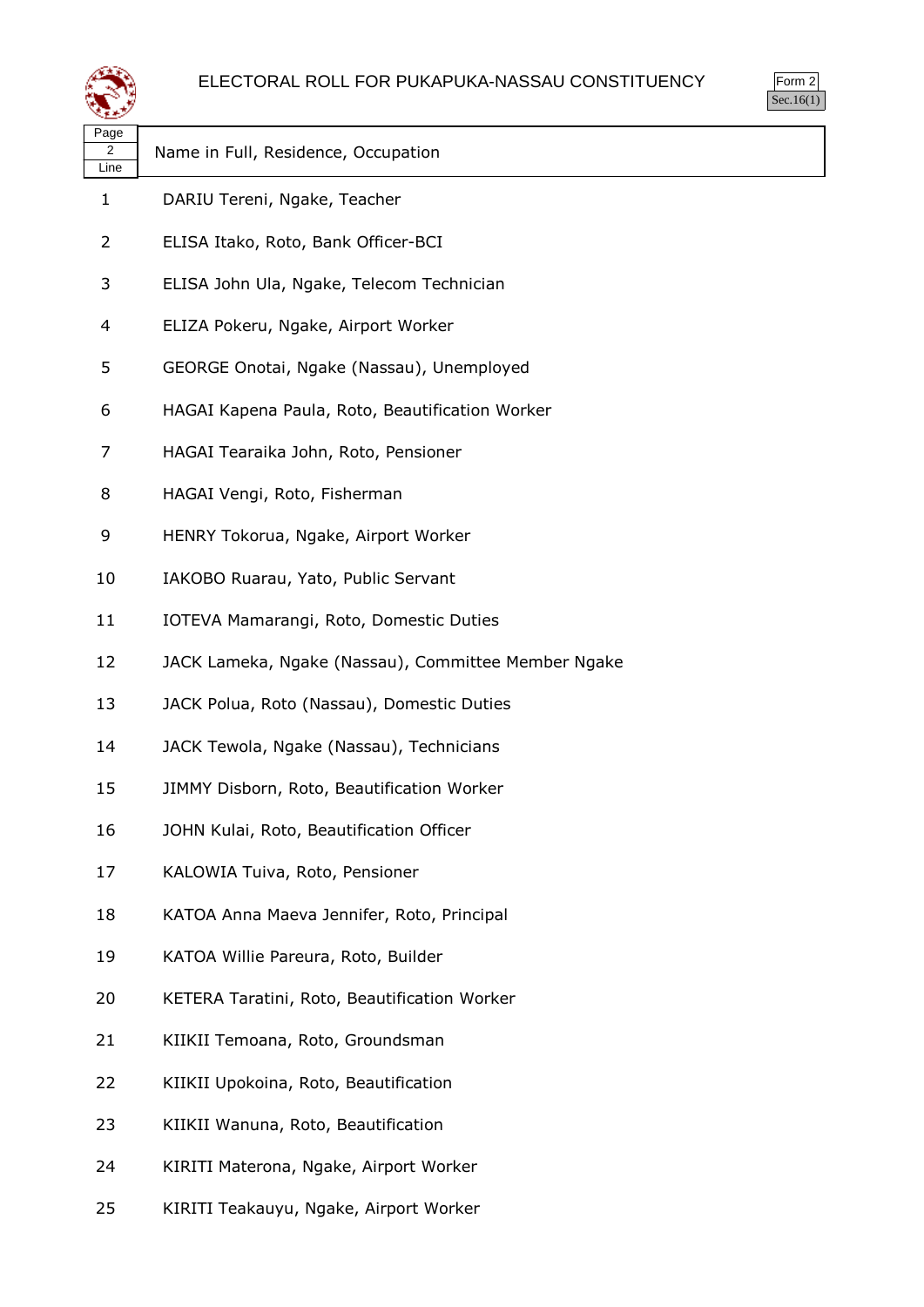



| Page<br>3<br>Line | Name in Full, Residence, Occupation                          |
|-------------------|--------------------------------------------------------------|
| 1                 | KIRIUYI Miriama, Ngake, Airport Worker                       |
| 2                 | KIRIUYI Parau, Roto, Pensioner                               |
| 3                 | KITA Kaimararo, Ngake, Airport Worker                        |
| 4                 | LEVI Bartender, Ngake, Airport Worker                        |
| 5                 | LUBENA Kapeneta, Ngake, Airport Worker                       |
| 6                 | LUKA Tewoe, Yato, Public Servant                             |
| 7                 | LUKA Veuku, Yato, Beautification                             |
| 8                 | MAIA Movingi, Ngake, Marine Officer                          |
| 9                 | MAIA Tai, Ngake, Airport Worker                              |
| 10                | MALO Repekaila, Roto, Pensioner                              |
| 11                | MALO Te-Ua-Mua-O-Vaitiare, Roto, Deputy Registrar            |
| 12                | MALO Uwiniu, Roto, Builder                                   |
| 13                | MANILA Aopapaa, Roto, Beautification Worker                  |
| 14                | MANILA Kitea, Roto (Nassau), Labourer-Beautification Officer |
| 15                | MANILA Lulunui, Roto (Nassau), Beautification                |
| 16                | MANILA Terekini, Roto, Beautification                        |
| 17                | MANILA Tiny, Yato, Beautification Officer                    |
| 18                | MANILA Yetetikava, Yato, Beautification Worker               |
| 19                | MANURERE Patakuria, Roto, Beautification                     |
| 20                | MANURERE Paunawaiva, Roto, Beautification                    |
| 21                | MARU Makire Varia, Yato, Beautification Worker               |
| 22                | MARU Rutonga, Roto, Domestic Duties                          |
| 23                | MARUKORE Pukakore, Yato, Domestic Duties                     |
| 24                | MARUKORE Varia, Yato, Public Servant                         |

MARURAI Akangaroi, Ngake, Airport Worker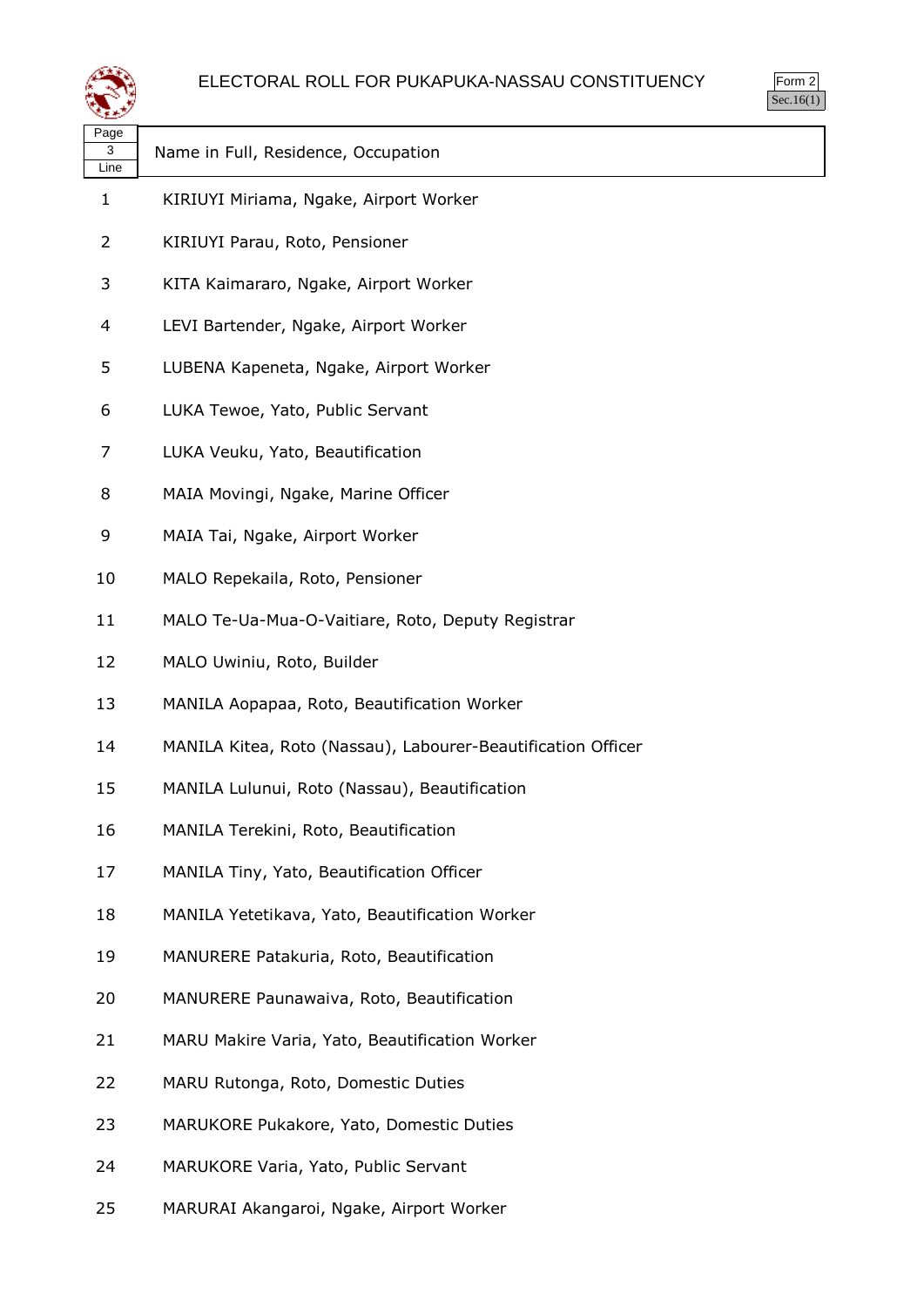

Form 2 Sec.16(1)

| Page<br>4<br>Line | Name in Full, Residence, Occupation                      |
|-------------------|----------------------------------------------------------|
| 1                 | MARURAI Junior Marurai, Ngake, Government Representative |
| 2                 | MARURAI Kuo, Ngake, Airport Worker                       |
| 3                 | MATAIO Ayaka, Yato, Beautification Worker                |
| 4                 | MATAIO Dorry, Roto, Beautification Worker                |
| 5                 | MATAIO Ioane, Ngake, Airport Worker                      |
| 6                 | MATAIO Joe, Ngake, Environment Officer                   |
| 7                 | MATAIO Mina, Roto, Teacher                               |
| 8                 | MATAIO Pure, Yato, Beautification Worker                 |
| 9                 | MATAIO Tamara, Ngake, Airport Worker                     |
| 10                | MATAORA Kenny, Roto, Beautification Worker               |
| 11                | MATAORA Ki, Yato, Health Inspector                       |
| 12                | MATAORA Linda, Yato, Teacher                             |
| 13                | MATAORA Panga, Roto, Pensioner                           |
| 14                | MATAORA Rangirua, Roto, Beautification                   |
| 15                | MATAORA Tapaanga, Yato, Beautification                   |
| 16                | MATAORA Taute, Roto, Teacher Aide                        |
| 17                | MATAORA Tavini, Yato, Student                            |
| 18                | MATAORA Tiara, Roto, Groundsman                          |
| 19                | MATAORA Tukia, Roto, Retired Teacher                     |
| 20                | MATATIA Tereapii, Yato, Beautification                   |
| 21                | MATENGA Anne Heather, Roto, Beautification               |
| 22                | MATENGA Manila, Yato, Island Council                     |
| 23                | MATENGA Norma, Yato, Home Duties                         |
| 24                | MATENGA Ono, Yato, Domestic Duties                       |
| 25                | MATITA Rimaika Tauterimu, Ngake, Airport Worker          |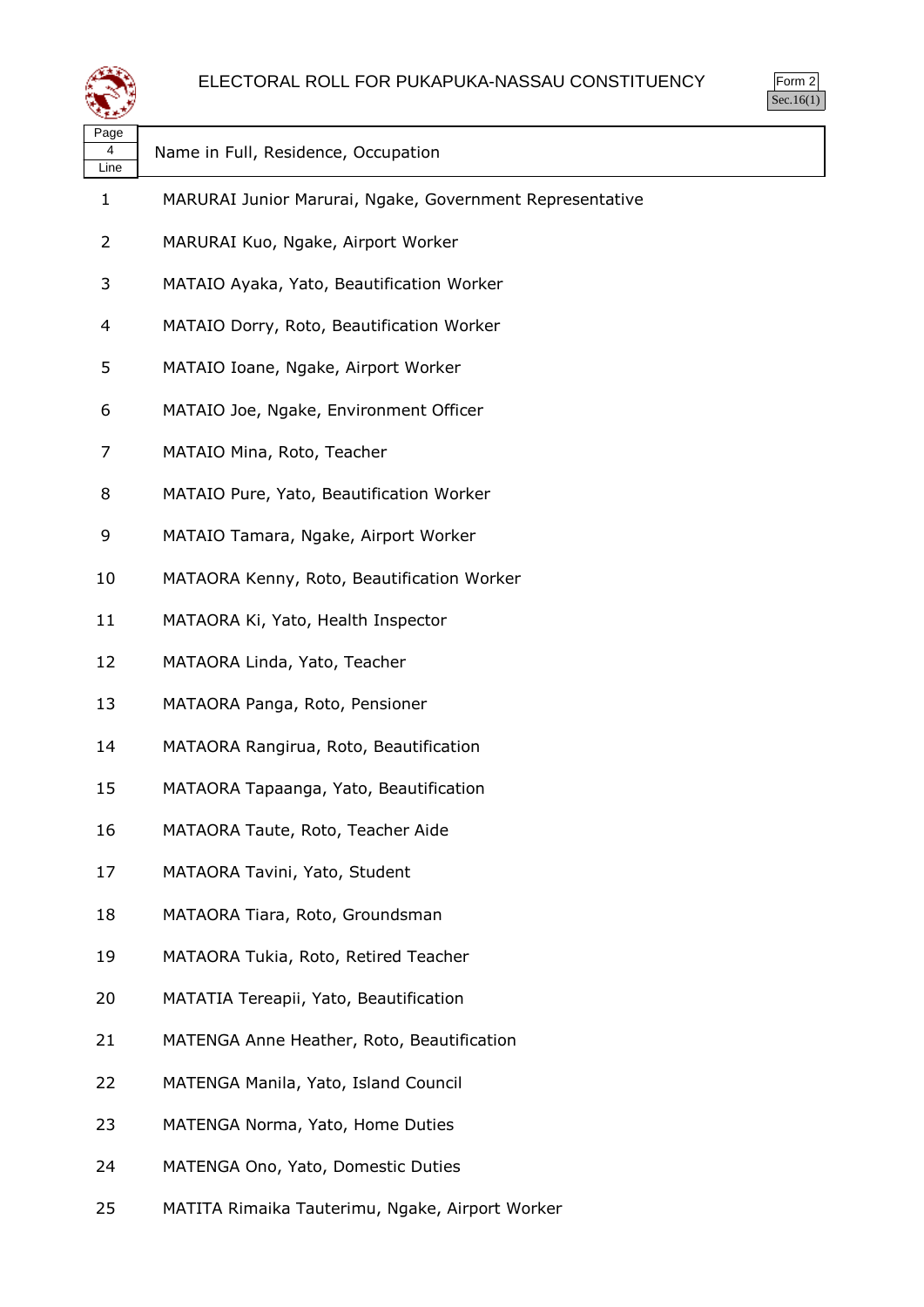

Form 2 Sec.16(1)

| Page<br>5<br>Line | Name in Full, Residence, Occupation                    |
|-------------------|--------------------------------------------------------|
| 1                 | MELOTA Olivia Marie April, Roto, Beautification Worker |
| 2                 | MELOTA Tema Nomairaro, Yato, Translator                |
| 3                 | MELOTA Yipaara Puia, Yato, Beautification Worker       |
| 4                 | MIKARA Papani, Ngake, Airport Worker                   |
| 5                 | MOUAURI Tikinau, Ngake, Airport Worker                 |
| 6                 | NEIAO Course, Roto (Nassau), Agriculture Officer       |
| 7                 | NEIAO Neiao, Roto, Public Servant                      |
| 8                 | NEIAO Paula Taitua, Yato (Nassau), Beautification      |
| 9                 | NEIAO Puapii, Roto, Beautification Worker              |
| 10                | NEIAO Teautu, Roto (Nassau), Teacher                   |
| 11                | NEIAO Topetai, Roto (Nassau), Public Servant           |
| 12                | NEIAO Tuakana, Roto (Nassau), Public Servant           |
| 13                | NGAMETUA Pana, Roto, Teacher                           |
| 14                | NGARUPE Inuvai Iti, Ngake, Beautification Worker       |
| 15                | NIMETI Edna Tutoka, Ngake, Airport Worker              |
| 16                | NIMETI Edwina, Ngake, Social Welfare Officer           |
| 17                | NIMETI Eiapana, Ngake, Pensioner                       |
| 18                | NIMETI Ilingamuna, Ngake, Housewife                    |
| 19                | NIMETI Witipayi, Ngake, Airport Worker                 |
| 20                | NOOROA Titema, Yato, Destitute                         |
| 21                | NOOROTO Afabahn, Ngake, Airport Worker                 |
| 22                | NOOROTO Celina, Ngake, Unemployed                      |
| 23                | NOOROTO Florence, Ngake, Nurse Practioner              |
| 24                | NOOROTO Ngarima, Ngake, Infrastructure                 |
|                   |                                                        |

NOOROTO Pirimou, Ngake, Airport Worker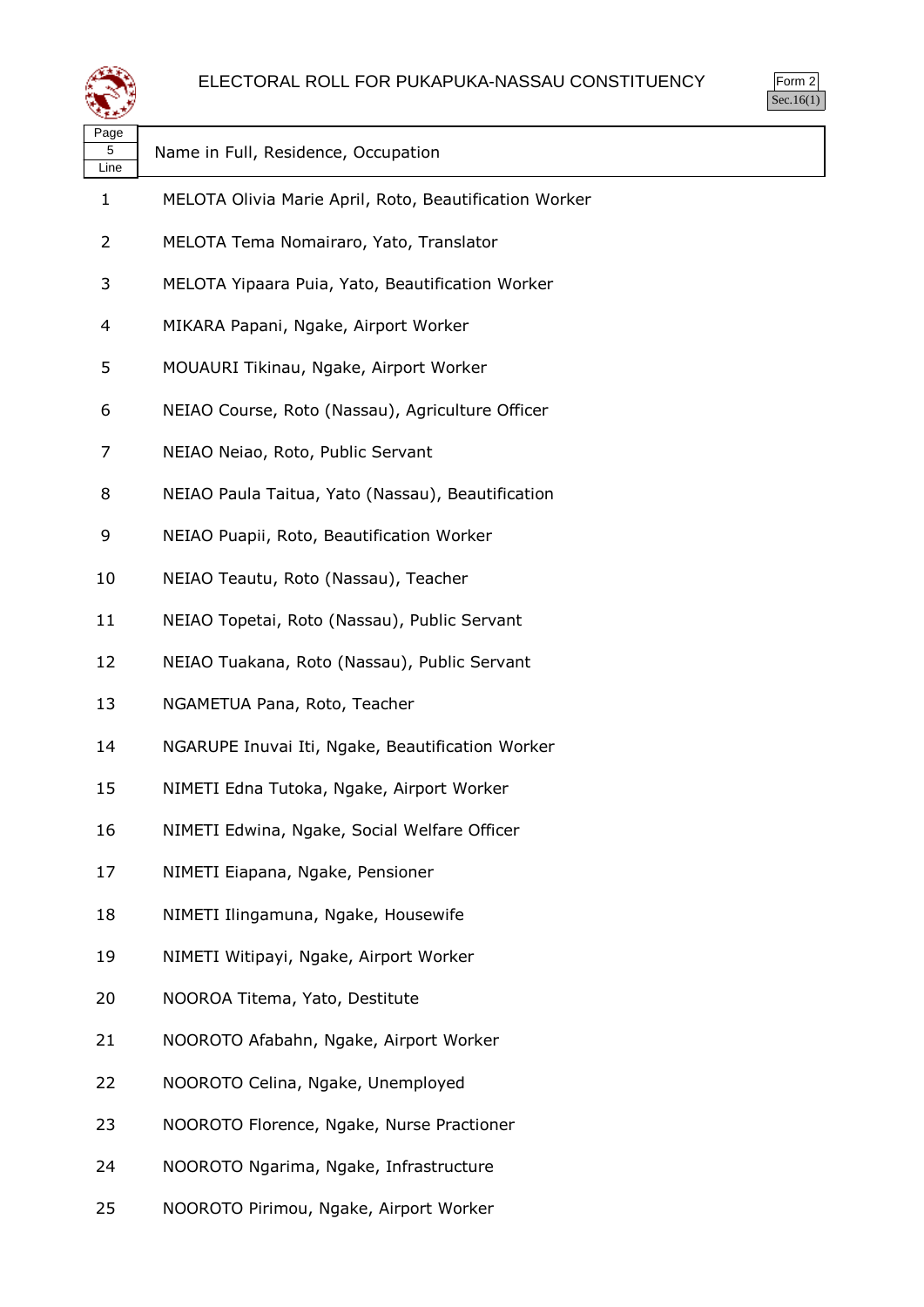

| Page         |                                                  |
|--------------|--------------------------------------------------|
| 6<br>Line    | Name in Full, Residence, Occupation              |
| $\mathbf{1}$ | NOOROTO Tarai Belina, Ngake, Teacher             |
| 2            | OPO Brian, Roto, Police Officer                  |
| 3            | OPO Emelda, Roto, Beautification Worker          |
| 4            | OPO Snow White, Roto, Beautification Worker      |
| 5            | PAANI Rimapeni, Ngake, Public Servant            |
| 6            | PAKERETIO Jean, Roto, Beautification             |
| 7            | PAKERETIO Karowia, Roto, Beautification          |
| 8            | PAKERETIO Yekitea, Roto, Public Servant          |
| 9            | PANA Congo, Roto, Beautification                 |
| 10           | PANA Tomoare, Roto, Builder                      |
| 11           | PANIANI Christopher, Yato, Beautification worker |
| 12           | PANIANI Maria, Yato, Housewife                   |
| 13           | PANIANI Puiki, Yato, Public Servant              |
| 14           | PAPITAI Mariena, Roto, Beautification Worker     |
| 15           | PAPITAI Rita, Roto, Pensioner                    |
| 16           | PAULO Fancy, Roto, Beautification Worker         |
| 17           | PAULO Nelia, Roto, Pensioner                     |
| 18           | PAULO Pakitonga, Roto, Beautification Worker     |
| 19           | PIIRA Ataria, Ngake, Airport Worker              |
| 20           | PIIRA Lakini, Ngake, Pensioner                   |
| 21           | PIIRA Rojama Anna, Ngake, Teacher Aide           |
| 22           | PIIRA Tukukete, Ngake, Airport Worker            |
| 23           | POILA Casey, Yato, Pastor                        |
| 24           | POILA Maria Georgina, Ngake, Airport Worker      |
|              |                                                  |

POILA Piva, Yato, Domestic Duties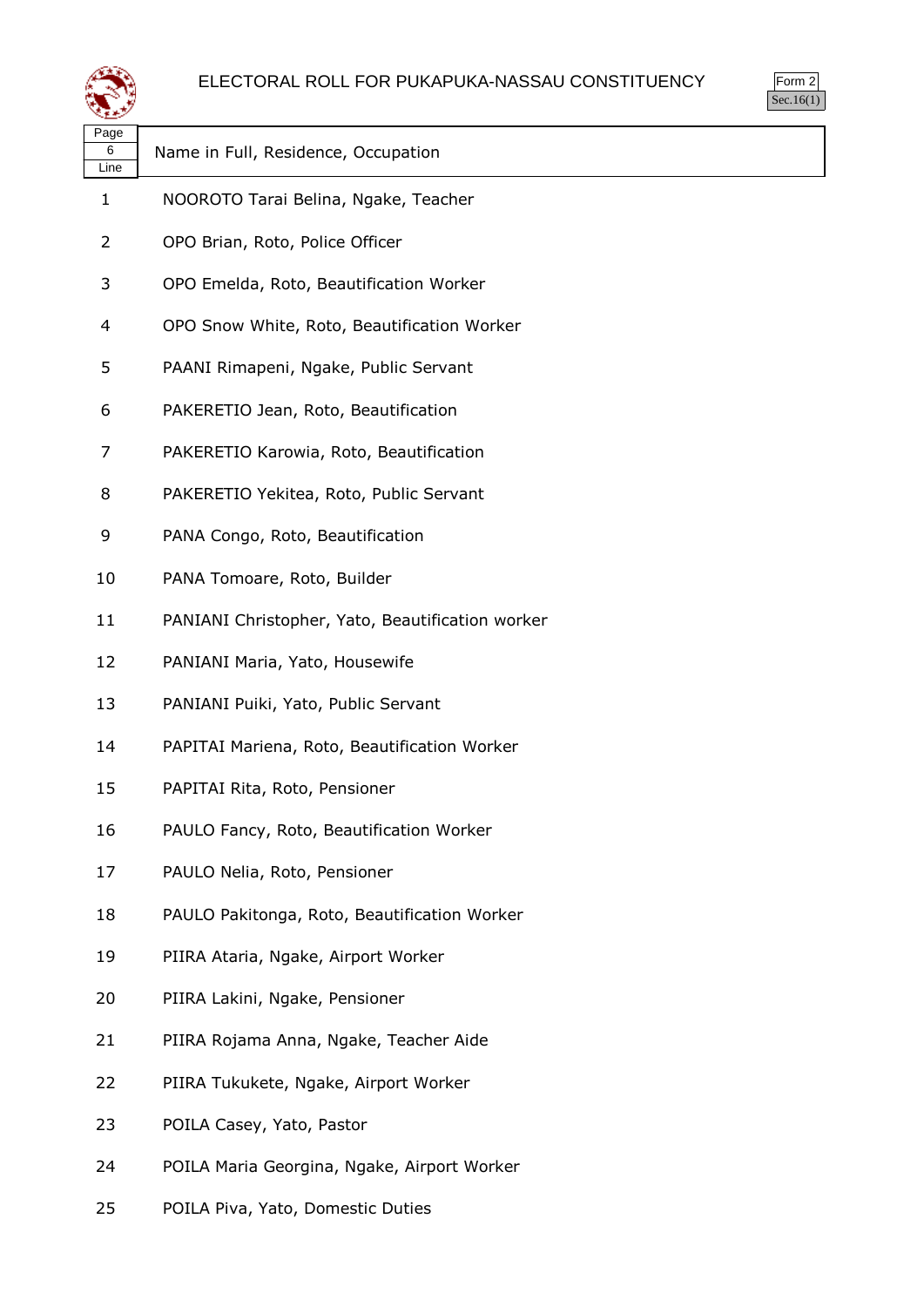| rr<br>۲<br>э<br>л |
|-------------------|
|                   |

| Page<br>7<br>Line | Name in Full, Residence, Occupation                                |
|-------------------|--------------------------------------------------------------------|
| $\mathbf{1}$      | POILA Poila, Ngake (Nassau), Principal                             |
| $\overline{2}$    | POILA Teinakore, Ngake (Nassau), Teacher                           |
| 3                 | POKIPOKI Tapeta, Yato, Beautification Worker                       |
| 4                 | PORIO MAKA KEA Boio Merlina, Ngake (Nassau), Beautification Worker |
| 5                 | PUIA Manava, Ngake, Pensioner                                      |
| 6                 | PUIKI Mataio, Yato, Fisherman                                      |
| 7                 | PUIKI Peretila, Yato, Administration Clerk                         |
| 8                 | PUIKI Retai, Yato, Nurse                                           |
| 9                 | PUIKI Willie, Ngake, Airport Worker                                |
| 10                | PUIKI Zepania, Yato, Fisherman                                     |
| 11                | PUNGA Iorama Ngarupe, Yato, Fisherman                              |
| 12                | PUNGA Marua, Ngake, Airport Worker                                 |
| 13                | PUNGA Roiti, Ngake, Airport Worker                                 |
| 14                | PUNGA Toreta, Yato, Domestic Duties                                |
| 15                | PUNGA Tutau, Ngake, Airport Worker                                 |
| 16                | RABANA Pamanini, Roto (Nassau), Domestic Duties                    |
| 17                | RABANA Tuaine, Roto (Nassau), Mechanic                             |
| 18                | RAUTANA Mosiana, Ngake, Airport Worker                             |
| 19                | RAVARUA Elaine, Yato, Teacher                                      |
| 20                | RAVARUA Iotama, Ngake, Public Servant                              |
| 21                | RAVARUA James, Ngake, Airport Worker                               |
| 22                | RAVARUA Juliet Tango, Ngake, Airport Worker                        |
| 23                | RAVARUA Ngametua, Ngake, Airport Worker                            |
| 24                | RAVARUA Pati, Ngake, Executive Officer                             |
| 25                | RAVARUA Pio, Ngake, Telecom Supervisor                             |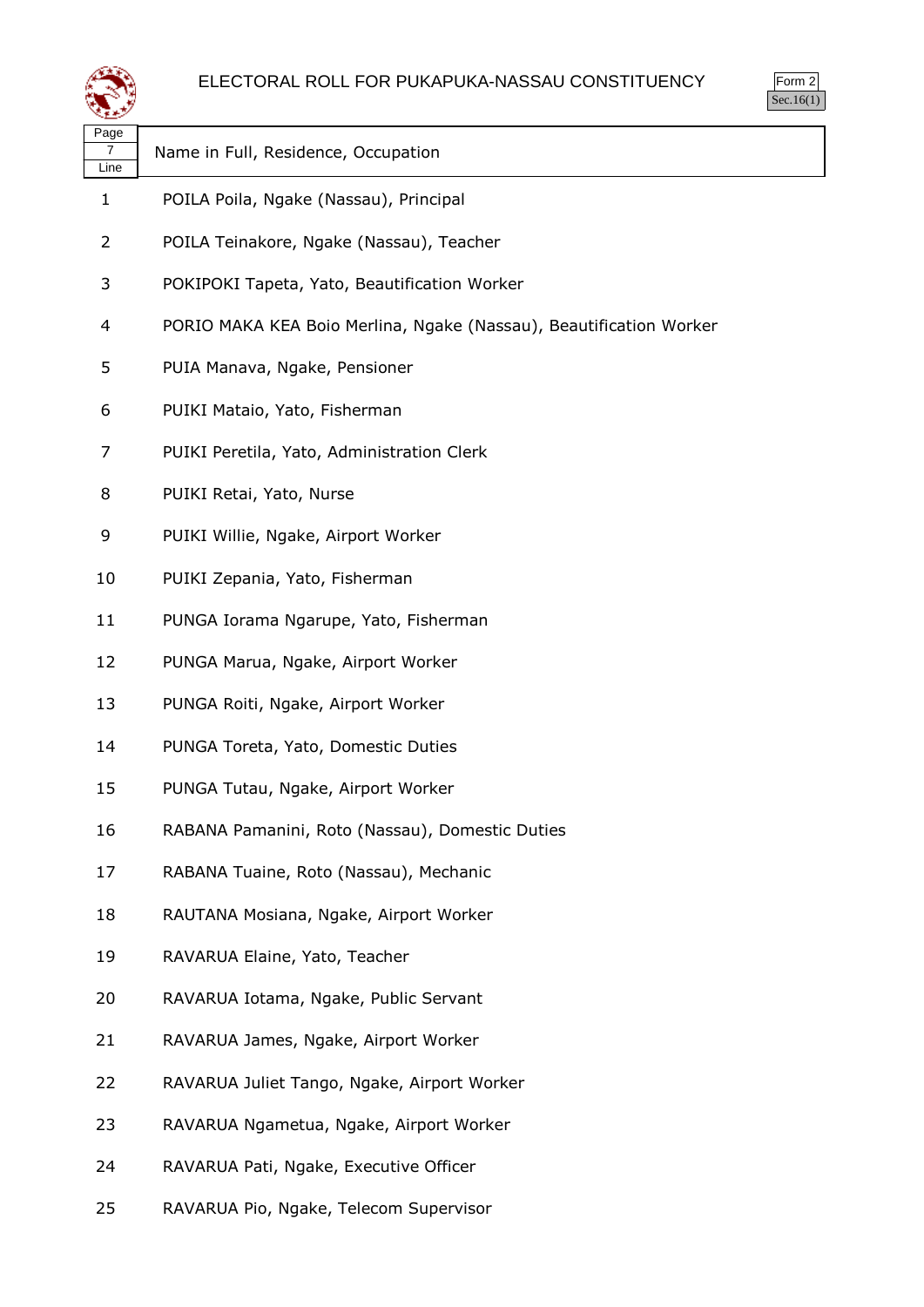

| --<br>Page<br>8 | Name in Full, Residence, Occupation                   |
|-----------------|-------------------------------------------------------|
| Line            |                                                       |
| 1               | RAVARUA Pita Francis, Yato, ICI Contractors           |
| $\overline{2}$  | RAVARUA Tango, Ngake, Bio Security Officer            |
| 3               | RAVARUA Temako, Ngake, Airport Worker                 |
| 4               | RAVARUA Tera, Ngake, Airport Worker                   |
| 5               | RAVARUA Terema, Roto, Beautification Worker           |
| 6               | RAVARUA Toio, Ngake, Airport Worker                   |
| 7               | RAVARUA Tunganekore, Yato, Waitress                   |
| 8               | RAVARUA Wekata, Ngake, Airport Worker                 |
| 9               | REREAU Iri, Yato, Beautification Worker               |
| 10              | REREAU Talawili, Yato (Nassau), Beautification Worker |
| 11              | RIKINI Nancy Tangitamaiti, Yato, School Teacher       |
| 12              | RIKINI Uata, Roto, Beautification Worker              |
| 13              | RIMAPENI Rimaika, Ngake, Airport Worker               |
| 14              | RIMAPENI Tanginguru, Ngake, Airport Worker            |
| 15              | RIMAPENI Tauria, Ngake, Beautification worker         |
| 16              | RIMAPENI Teremua, Ngake, Airport Worker               |
| 17              | RITAWA Yakowu, Ngake, Airport Worker                  |
| 18              | RUARAU Aerenga, Roto, Destitute                       |
| 19              | RUARAU Iakobo Doreen, Yato, Beautification Officer    |
| 20              | RUARAU Nooanga, Ngake, Airport Worker                 |
| 21              | RUARAU Rereau, Yato (Nassau), Operator/Diver          |
| 22              | RUARAU Rimakatau, Yato, Beautification Worker         |
| 23              | RUARAU Tangitane, Yato (Nassau), Domestic Duties      |
| 24              | RUARAU Tinapa, Ngake, Pensioner                       |

RUARAU Yemaka, Roto, Beautification Worker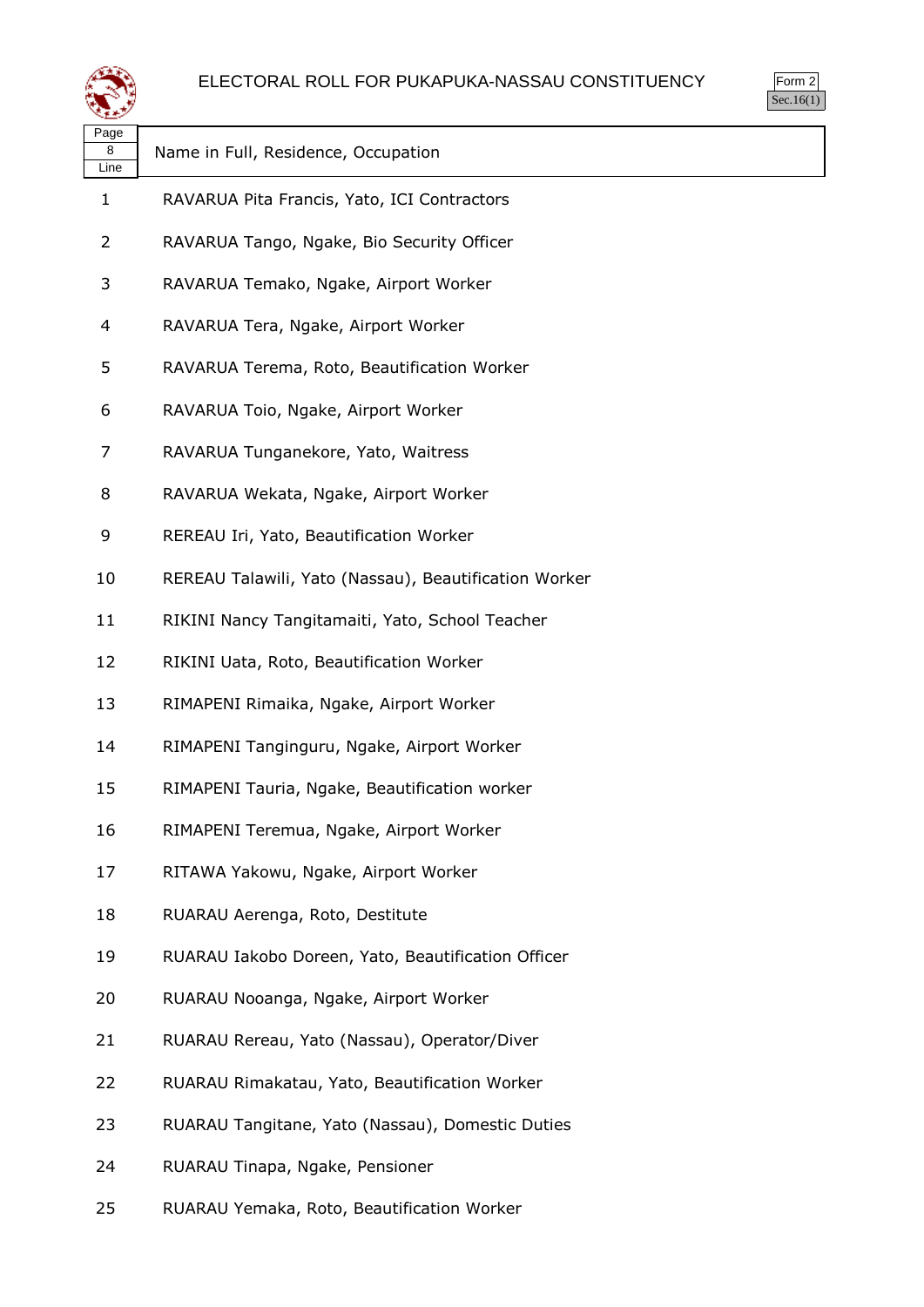

| પ∓≠У              |                                                            |
|-------------------|------------------------------------------------------------|
| Page<br>9<br>Line | Name in Full, Residence, Occupation                        |
| 1                 | RUBENA Araipu, Ngake, Pensioner                            |
| 2                 | RUBENA Gospel, Yato, Beautification Worker                 |
| 3                 | RUBENA Nirano, Yato, Beautification Worker                 |
| 4                 | RUBENA Paumotu, Ngake, Airport Worker                      |
| 5                 | RUBENA Toka, Roto, Beautification                          |
| 6                 | RUBENA Urua, Ngake, Airport Worker                         |
| 7                 | RUKUARO Samico, Yato, Beautificatin Worker                 |
| 8                 | RUKUARO Tamuka, Roto, Beautification Worker                |
| 9                 | RUKUARO Tumatini, Roto, Destitute                          |
| 10                | TAIKAKARA AKIMA Uwitai, Ngake, Fisherman                   |
| 11                | TARANGONGO Veveia, Ngake (Nassau), Domestic Duties         |
| 12                | TARIU Tavero, Roto, Beautification Worker                  |
| 13                | TAUIA Remuna, Ngake, Pensioner                             |
| 14                | TAUIA Teatu Aturoto, Ngake, Airport Worker                 |
| 15                | TAUIA Tekie Eliu, Ngake, Airport Worker                    |
| 16                | TAUIA Tepi, Ngake, Airport Worker                          |
| 17                | TAUNGA Rui, Roto, Pensioner                                |
| 18                | TAUNGA Seve, Roto, Beautification Worker                   |
| 19                | TAUNGA Terira, Roto, Teacher                               |
| 20                | TEAU Teau Pita, Roto, Beautification Worker                |
| 21                | TEIHO-TUA Kana, Roto, Beautification Worker                |
| 22                | TEIHO-TUA Mozel, Yato, Beautification Worker               |
| 23                | TEIHO-TUA Teiho-Arii Terepanu, Roto, Beautification Worker |
| 24                | TEINGOA Tanea, Ngake, Airport Worker                       |

TEMOANA Makizua, Roto, Airport Worker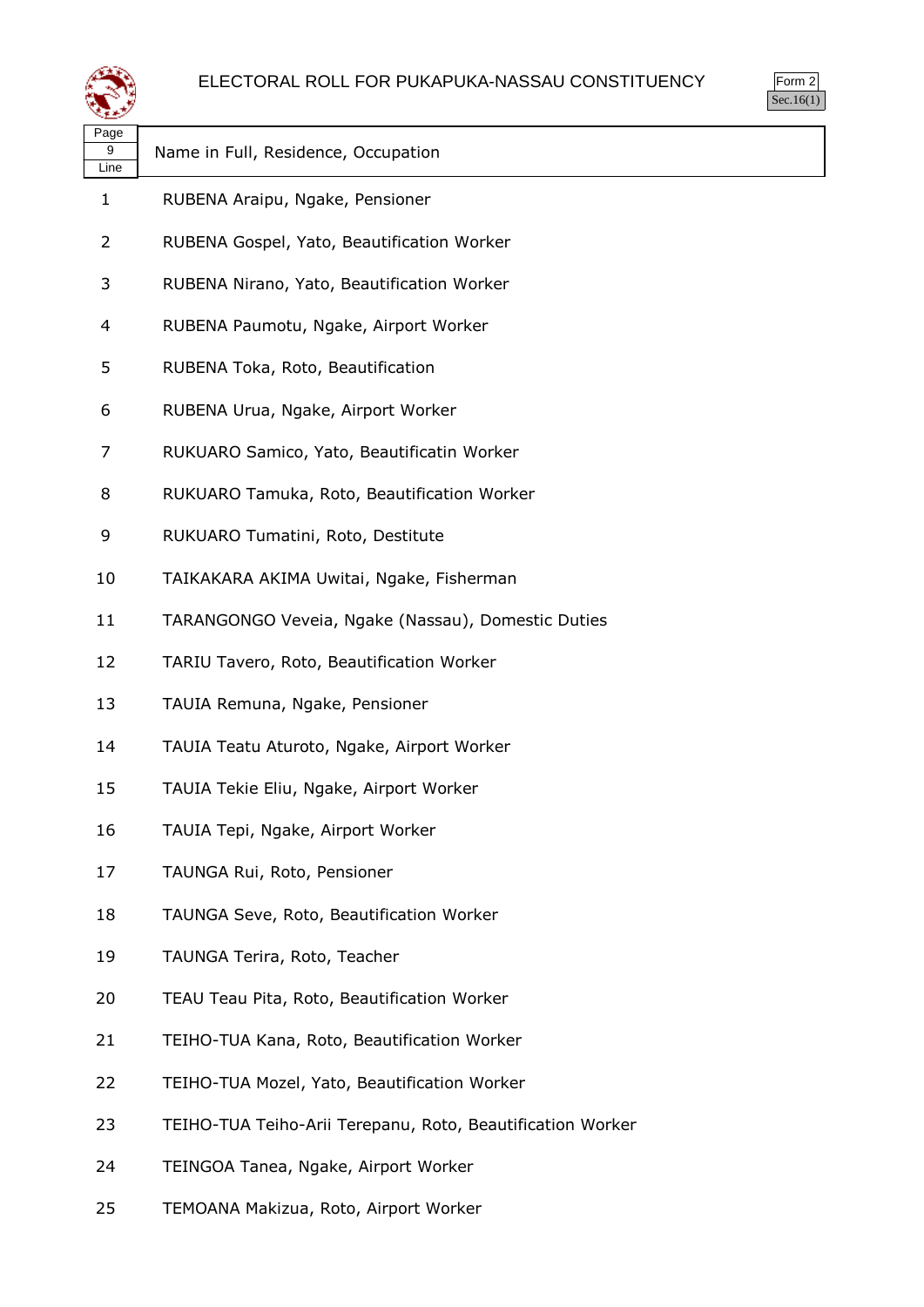

| Page |                                     |
|------|-------------------------------------|
| 10   | Name in Full, Residence, Occupation |
| Line |                                     |

- TENGERE Lessie, Roto, Beautification Worker
- TENGERE Rotoika, Yato, Fisherman
- TENGERE Tuatika, Roto, Domestic Duties
- TEOPENGA Mumuka, Roto, Beautification Worker
- TEOPENGA Tautani, Roto, Domestic Duties
- TEOPENGA Teopenga, Roto, Public Servant
- TEOPENGA Teotau, Roto, Unemployed
- TIERE Mama-Koyi Munamuna Theodota, Ngake, Finance Manager
- TINGA Cake, Ngake, Airport Worker
- TINGA Kolee, Ngake, Airport Worker
- TINGA Puapii, Yato, Unemployed
- TINOKURA Lito, Yato, Island Council
- TINOKURA Taote, Yato, Beautification Worker
- TINOKURA Tauria, Yato, Beautification
- TINOKURA Tinapati, Yato, Destitute
- TINOMANA Tearo, Ngake, Airport Worker
- TINOMONA Atera, Ngake, Cleaner
- TIRO-AMOSA Manongi, Roto, Nurse Practitioner
- TOPETAI Akaara, Roto, Beautification Worker
- TOPETAI Kaio, Ngake, Airport Worker
- TOPETAI Lucky Travel, Roto, Beautification
- TOPETAI Ngauru, Roto (Nassau), Domestic Duties
- TOPETAI Pira Tutai, Roto, Teacher
- TOPETAI Terepai, Ngake (Nassau), Driver
- TOPETAI NEIAO Yvonne, Roto (Nassau), Women Officer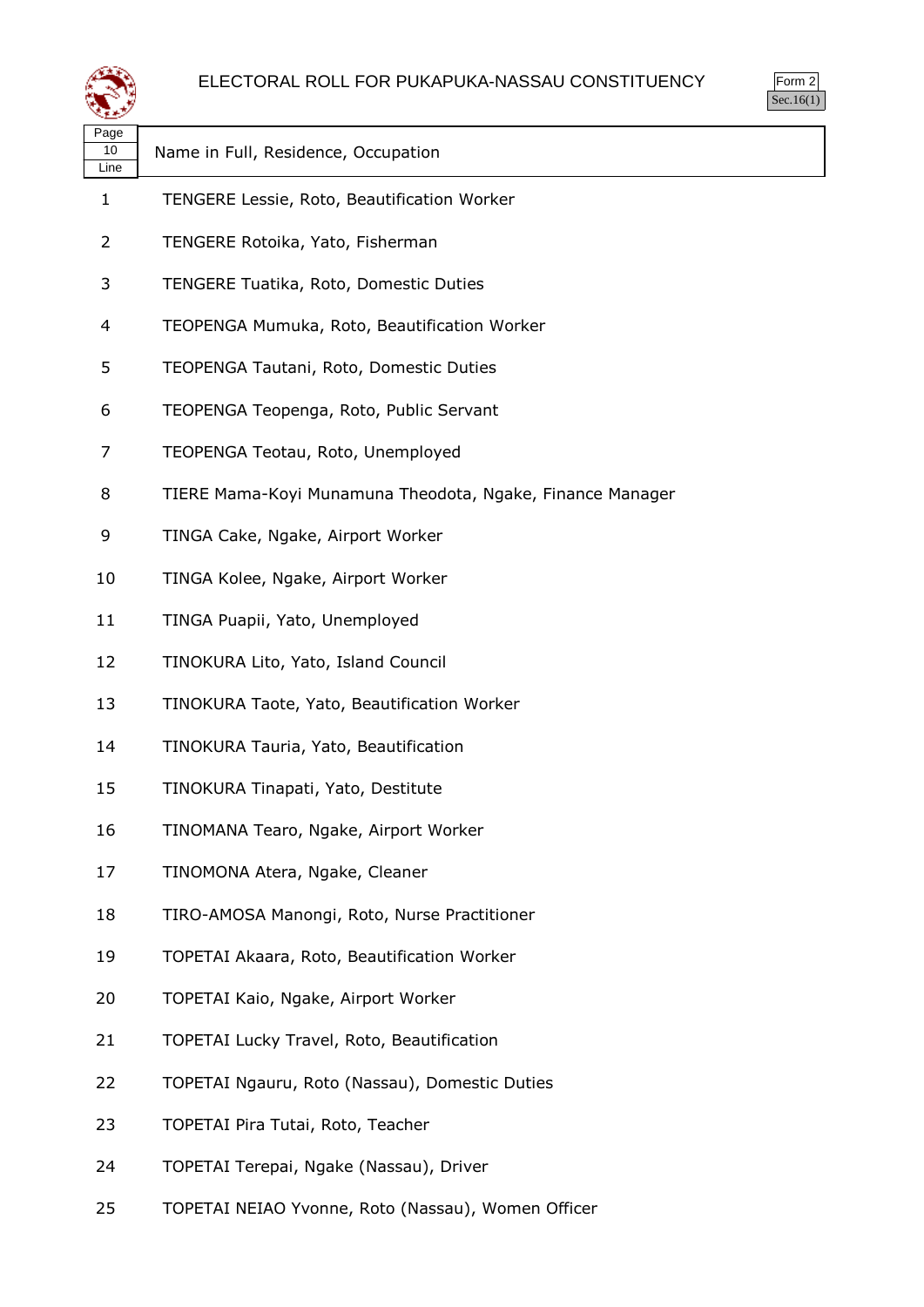

| ترويع              |                                                       |  |
|--------------------|-------------------------------------------------------|--|
| Page<br>11<br>Line | Name in Full, Residence, Occupation                   |  |
| 1                  | TOREA Mataiti, Roto (Nassau), Beautification          |  |
| 2                  | TORU Makituroa, Yato, Fisherman                       |  |
| 3                  | TORU Tamata, Yato, Beautification Worker              |  |
| 4                  | TUAEU Tina, Ngake, Airport Worker                     |  |
| 5                  | TUAINEKORE TKN, Roto (Nassau), Beautification Worker  |  |
| 6                  | TUAKATAU Julia, Roto (Nassau), Beautification Worker  |  |
| 7                  | TUARATAU Ngalo, Roto (Nassau), Beautification         |  |
| 8                  | TUIVA Writing, Ngake, Airport Worker                  |  |
| 9                  | TUTAU Tinokura, Yato, Airport Worker                  |  |
| 10                 | TUTAU PUNGA Ikawotu, Ngake, School Secretary          |  |
| 11                 | VAILOA Maunga Akaora, Ngake (Nassau), Domestic Duties |  |
| 12                 | VAINUI Rotoua, Ngake, Airport Worker                  |  |
| 13                 | VARIA Yokona, Yato, Infirm                            |  |
| 14                 | VAVE Tipereta, Yato, Public Servant                   |  |
| 15                 | VAVETUKI Tai, Roto, Beautification Worker             |  |
| 16                 | VIGO Katipare, Ngake, Public Servant                  |  |
| 17                 | VIGO Marouna, Yato, Beautification Worker             |  |
| 18                 | VIGO Tiarewutu, Ngake, Airport Worker                 |  |
| 19                 | WALEWAOA Levi, Ngake, Mayor                           |  |
| 20                 | WALEWAOA Parerima, Ngake, Airport Worker              |  |
| 21                 | WILLIAM Beniamina, Roto, Public Servant               |  |
| 22                 | WILLIAM Tanetoa, Roto (Nassau), Domestic Duties       |  |
| 23                 | WILLIAM Tarapu, Roto, Bank Teller                     |  |
| 24                 | WILLIAM Taukitepo, Roto (Nassau), Beautification      |  |

WILLIAM Tereapii, Roto, Public Servant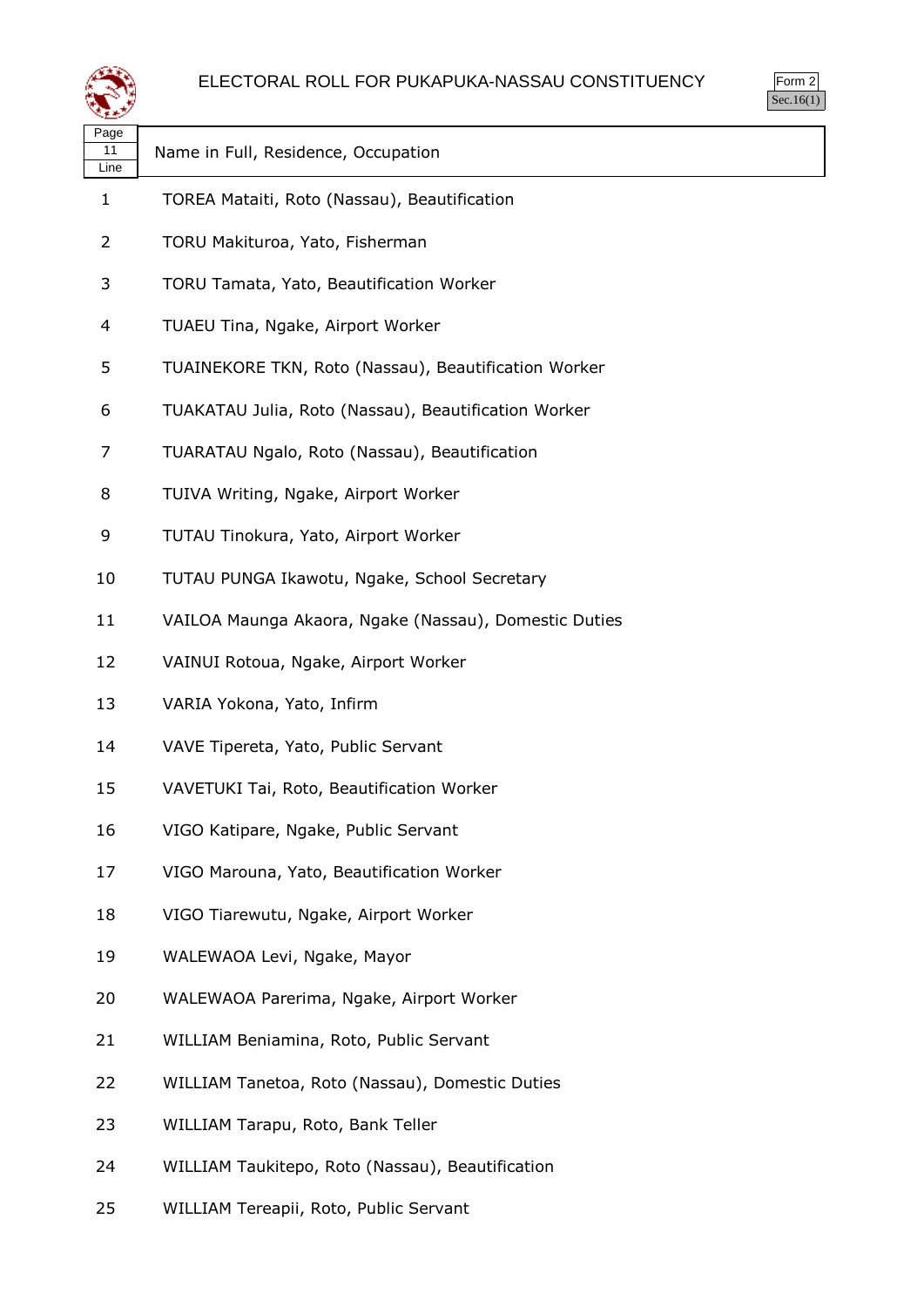

Form 2 Sec.16(1)

| - J -<br>12<br>Line | Name in Full, Residence, Occupation                         |
|---------------------|-------------------------------------------------------------|
| 1                   | WILLIAM Tuaine, Roto (Nassau), Committee member Roto        |
| 2                   | WILLIAM Wetu Beniamina, Roto, Domestic Duties               |
| 3                   | WILLIAM William, Roto, Pensioner                            |
| 4                   | WILLIAM Willou, Roto (Nassau), Beautification Worker        |
| 5                   | WILLIAMS Nooroto, Roto, Dental Practitioner                 |
| 6                   | WILLIAMS Viriamu, Roto, Beautification Worker               |
| 7                   | WITIPAYI Teapa, Ngake, Airport Worker                       |
| 8                   | WOETAI Woetai, Yato, Fisherman                              |
| 9                   | WUATAI Bernadine Ngalo, Roto (Nassau), National Environment |
| 10                  | WUATAI Hiwian, Roto (Nassau), Beautification                |
| 11                  | WUATAI Kotione, Roto (Nassau), Beautification Worker        |
| 12                  | WUATAI Kumara, Ngake (Nassau), Nurse Aide                   |
| 13                  | WUATAI Puapii, Ngake, Building Supervisor                   |
| 14                  | WUATAI Ritia, Roto (Nassau), Student                        |
| 15                  | WUATAI Rotoua, Ngake, Nurse                                 |
| 16                  | WUATAI Tuakatau, Roto (Nassau), Public Servant              |
| 17                  | YAWEA Ieremia, Ngake, Airport Worker                        |
| 18                  | YAWEA Maia, Ngake, Airport Worker                           |
| 19                  | YAWEA Tekura, Ngake, Airport Worker                         |
| 20                  | YEKITEA Tearoana, Roto, Beautification Worker               |
| 21                  | YEUTU Pokerea, Roto, Student                                |
| 22                  | YEUTU Vaitaropo, Roto, Domestic Duties                      |
| 23                  | YEUTU Yeutu, Roto, Agriculture Officer                      |